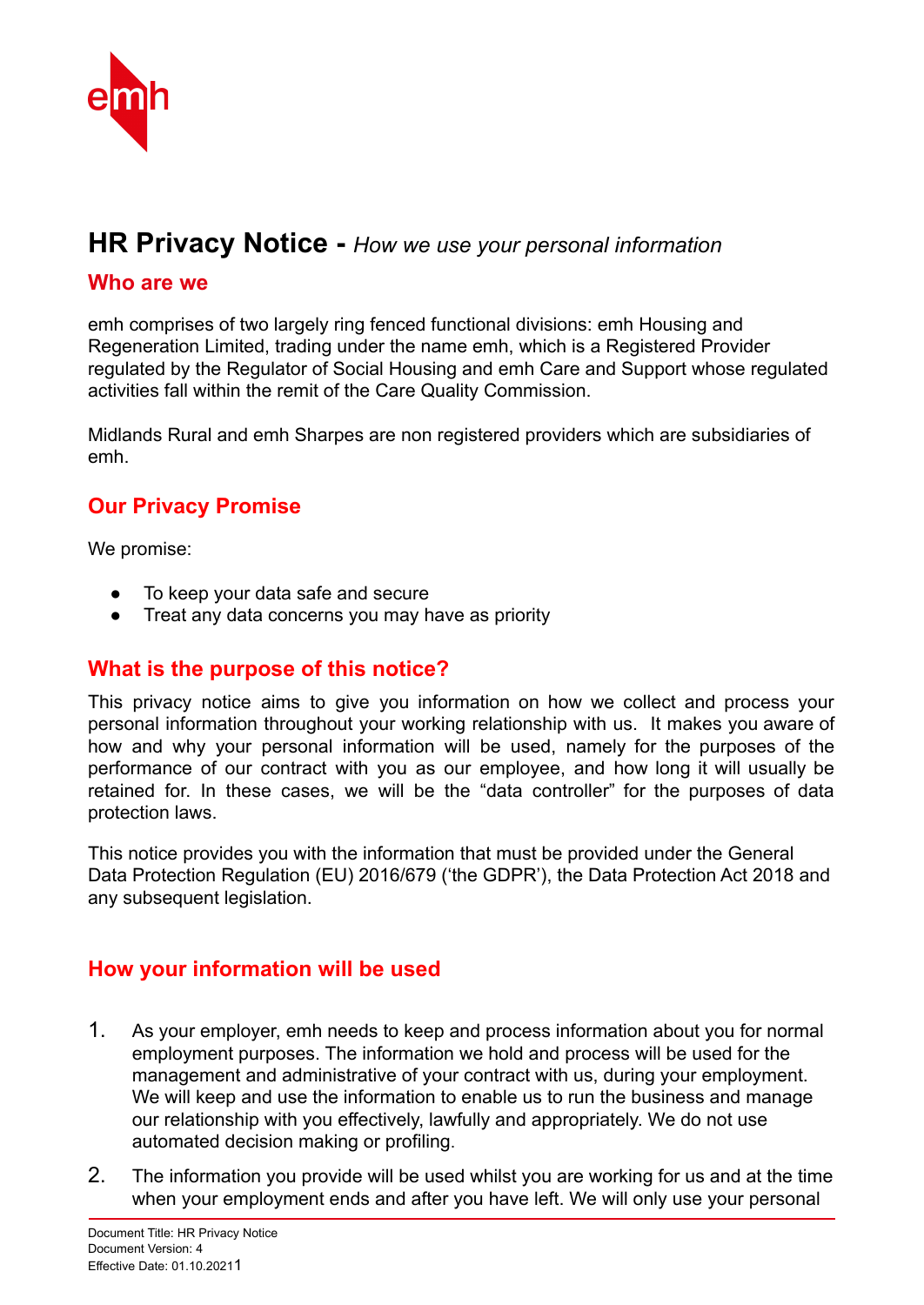

information when the law allows us to. Mostly commonly, we do this to enable us to comply with the employment contract and with any legal requirements, pursue the legitimate interests of emh and protect to our legal position in the event of legal proceedings. We may also use your information where we need to protect your vital interests or if it is the public interest to do so. If you do not provide this information, we may be unable in some circumstances to comply with our obligations and we will tell you about the implications of that decision.

- 3. As emh group provides social housing / care and support, we are legally obligated to process your data in accordance with the law. For example we may process your data to prevent fraud, reporting potential crimes and to aid in the detection and prevention of crime. We will process your data securely should any of the above arise.
- 4. We will use your information to perform checks required to do your job, for example we may need to conduct a criminal records check as part of the employment process. We will only use information relating to criminal convictions where the law allows us to do so and in accordance with our data protection policy.
- 5. You may be referred to in company documents and records that are produced by you and/or your colleagues during the course of your employment and whilst doing business on behalf of the company.
- 6. To promote interdepartmental working and efficient working practices across the group we will publish your photographs on the intranet (ibrowse), this enables us to improve collaborative working and connections. We will use the photo taken on joining; you can change this picture at any time, if you would like support with this please contact the Communications team. These photographs are for internal use only and a legitimate business use in line with current data protection legislations.
- 7. We may also use your personal information for any of the reasons listed below:
	- Making a decision about your appointment;
	- Determining the terms on which you work for us;
	- Checking you are legally entitled to work in the UK;
	- Paying you and, if you are an employee, deducting tax and National Insurance contributions;
	- Providing the following benefits to you: [Health Plan, Childcare Vouchers, Charity Days, Flexible working hours, cycle to work]
	- Liaising with your pension provider;
	- Administering the contract we have entered into with you;
	- Business management and planning, including accounting and auditing;
	- Conducting performance reviews, managing performance and determining performance requirements;
	- Making decisions about salary reviews;
	- Assessing qualifications for a particular job or task, including decisions about promotions;
	- Gathering evidence for possible grievance or disciplinary hearings;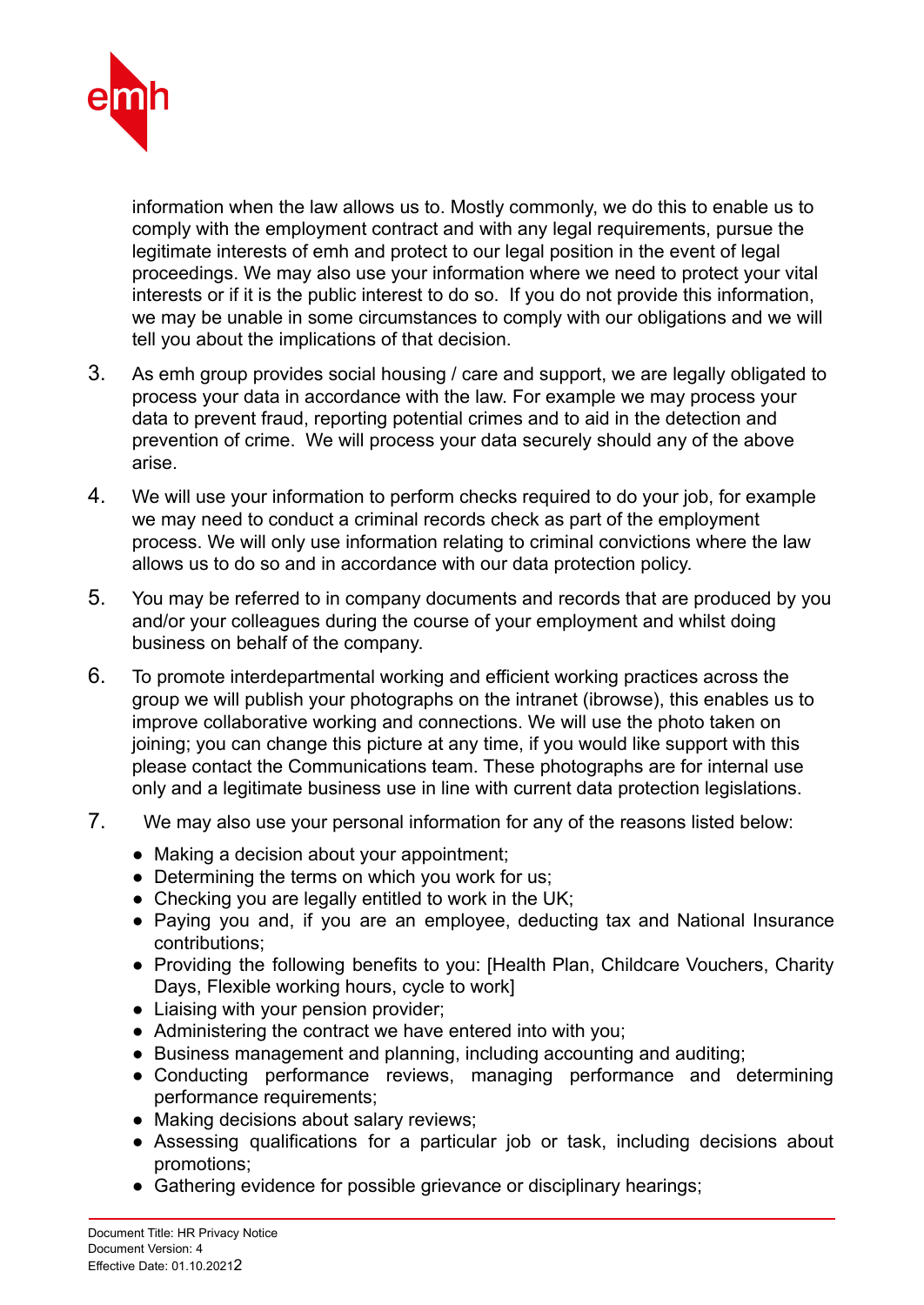

- Making decisions about your continued employment or engagement;
- Making arrangements for the termination of our working relationship;
- Education, training and development requirements;
- Dealing with legal disputes involving you, or other employees, workers and contractors, including accidents at work;
- Ascertaining your fitness to work;
- Managing any sickness absence;
- Complying with health and safety obligations;
- To prevent fraud;
- To monitor your use of our information and communication systems to ensure compliance with our IT policies;
- To ensure network and information security, including preventing unauthorised access to our computer and electronic communications systems and preventing malicious software distribution;
- Assist in the running of our business; and
- Comply with legal or regulatory requirements.

#### **How we collect your information**

The information we hold about you will have been provided by yourself during and after the recruitment process, we also collect information about you from internal sources, such as your manager, and in some cases, external sources, such as referees and government agencies like the Disclosure and Barring Service.

### **The information we store about you**

The sort of information we store includes your application form and references, your contract of employment and any amendments to it. We will hold any correspondence with or about you, for example letters to you about a pay rise or, letters produced at your request like a letter to your mortgage company confirming your salary. Any information needed for payroll, benefits and expenses purposes. Your contact and emergency contact details, records of holidays, sickness and other absences.

The information needed for monitoring equal opportunities and records relating to your career history, such as any training completed, appraisals, other performance measures and where appropriate, any unspent disciplinary warnings and grievance throughout your employment.

Where necessary we may keep information relating to your health, which could include reasons for absence, GP reports and notes. This information will be used in order to comply with our health and safety and occupational health obligations and to consider how your health affects your ability to do the job. Health information will also be used to determine whether any adjustments to your job might be needed. We will also need this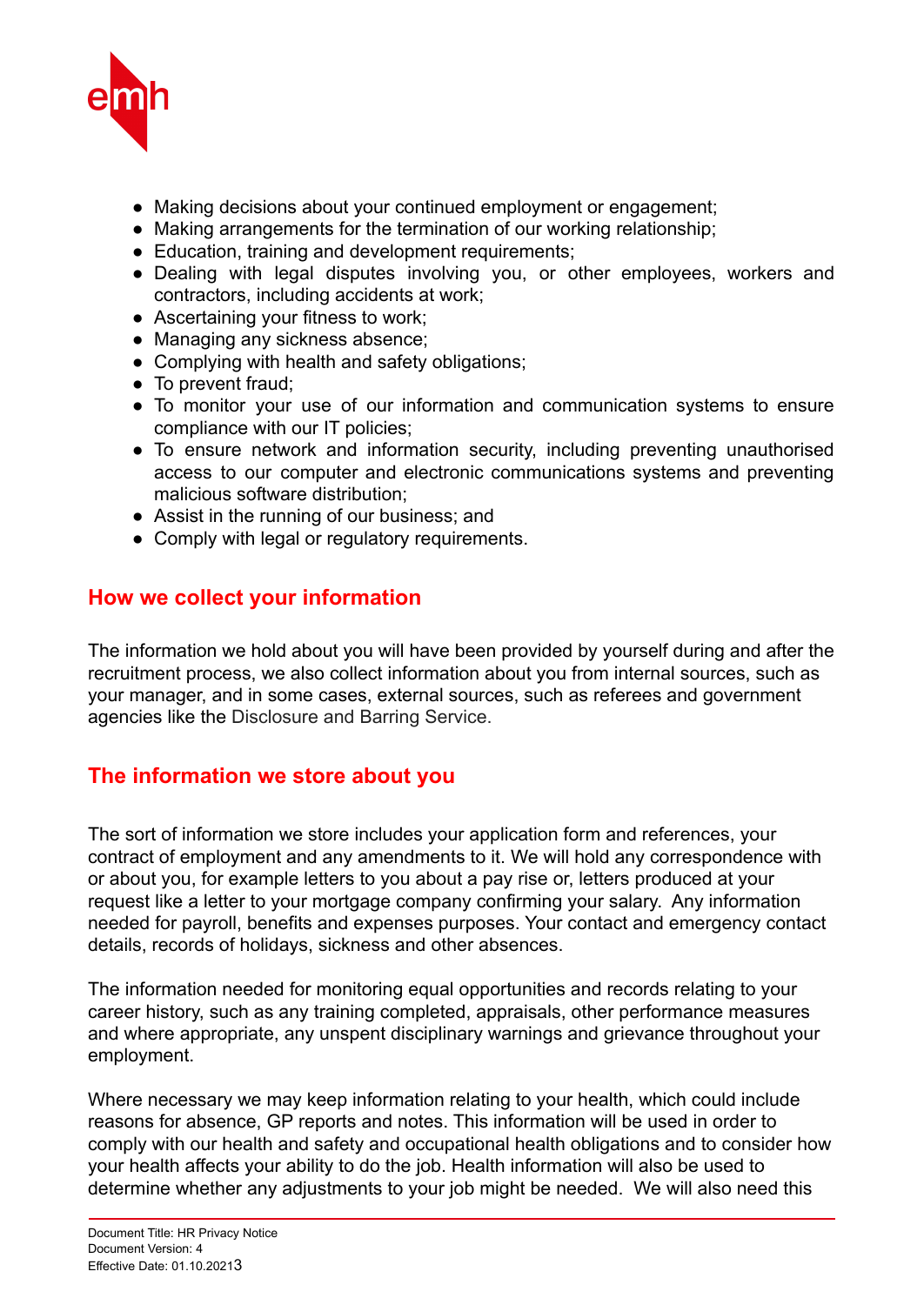

information to administer and manage any statutory and company sick pay you may be entitled to.

Information relating to your racial or ethnic origin, political opinions, religious and philosophical beliefs, trade union membership, biometric data or sexual orientation will only be used when required by law or the information is required to protect your health in an emergency.

We monitor the use of any company computers, mobile telephones and tablets and keep records of usage. This is detailed in our mobile device policy which can be found i-browse. For any person who uses the Efficient Flexi time system, we also keep records of your hours of work by way of our clocking on and off system. We also use CCTV throughout our premises and therefore you may appear on CCTV footage.

We will only retain your personal information for as long as necessary to fulfil the purposes we collected it for, including for the purposes of satisfying any legal, accounting, or reporting requirements. The criteria used for determining how long your data will be stored for is detailed in the HR Data Protection Policy. This can be found on i-browse and hardcopies can be requested from the HR Department.

Should we need to process your personal data for a purpose other than that which it was collected for, we will provide you with information on that purpose and any other relevant information.

#### **Who we share your information with**

We will not normally share your information without your consent unless the law allows or requires us to do so. Where it is legally required or necessary in accordance with data protection law, we may share employee information with:

- Our regulator;
- Other members of emh :
- Suppliers and service providers;
- Financial organisations;
- Our auditors:
- Survey and research organisations;
- Trade unions and associations;
- Occupational health;
- Insurers;
- Pension providers:
- Professional advisers and consultants;
- Police forces, courts, tribunals;
- Professional bodies;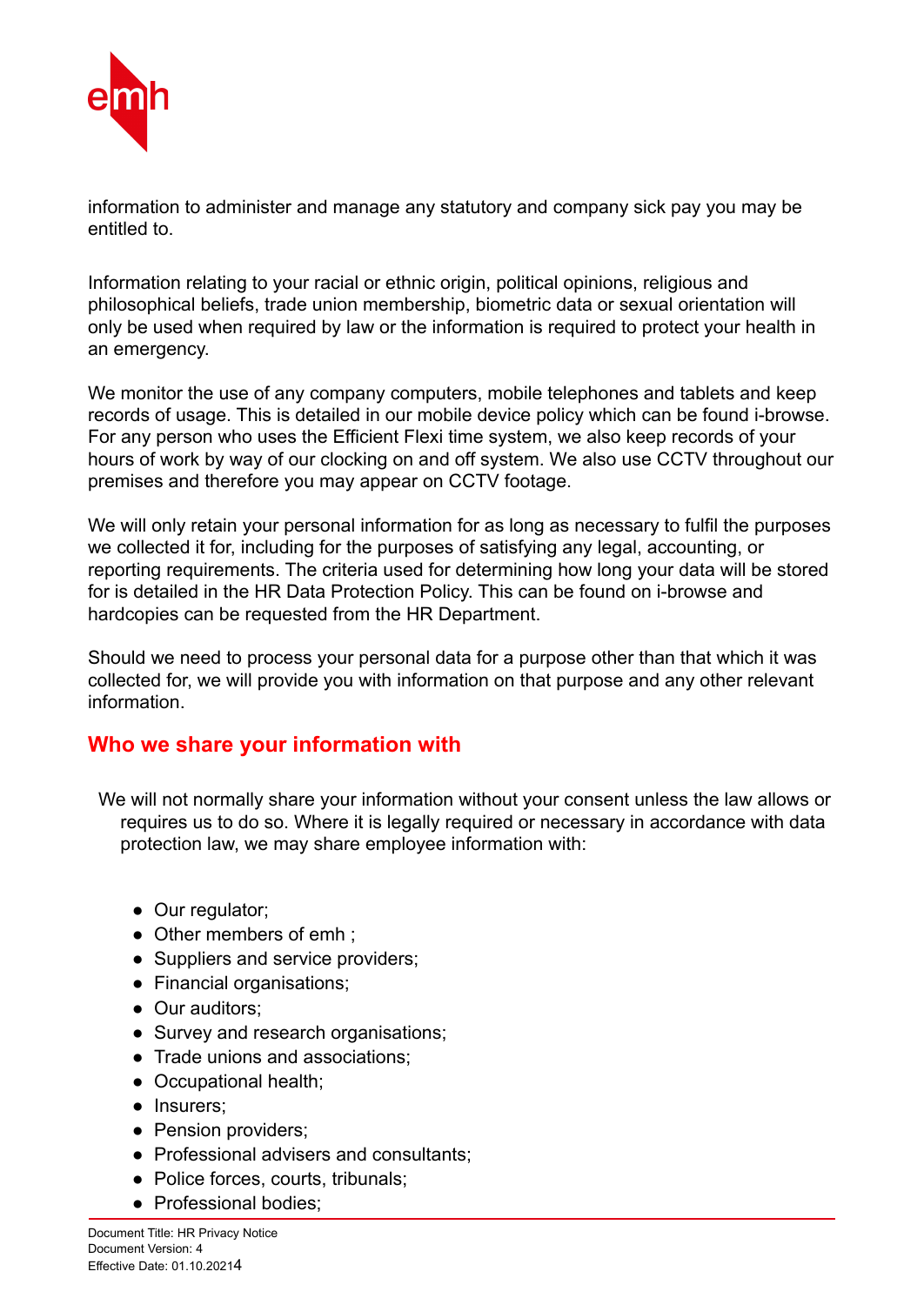

• Employment and recruitment agencies.

#### **How we keep your information secure**

We have put in place appropriate security measures to prevent your personal information from being accidentally lost, used or accessed in an unauthorised way, altered or disclosed. In addition, we limit access to your personal information to those employees, agents, contractors and other third parties who have a business need-to-know. They will only process your personal information on our instructions and they are subject to a duty of confidentiality.

All personal information you provide to us is stored on our secure servers within the UK. However there may be occasions where your information may need to be stored in or sent to companies, service providers, agents, subcontractors and regulatory authorities in countries outside of the European Economic Area ('EEA') which may not have the same level of security and protection as we have under UK legislation. If we have to do this, we will make sure that suitable security measures are in place.

We have put in place procedures to deal with any suspected data security breach and will notify you and the Information Commissioner's Office of a suspected breach where we are legally required to do so.

### **How long we keep your information**

We will keep your personal information for as long as you are an employee of emh group. After you stop being an employee, we may keep your data for up to 10 years for one of these reasons:

- $\checkmark$  To respond to any questions or complaints.
- $\checkmark$  To show that we treated you fairly.
- $\checkmark$  To maintain records according to rules that applies to us.

We may keep your data for longer than 10 years if we cannot delete it for legal or regulatory reasons.

## **Your rights**

You have the right to request a copy of the information we hold about you. Such requests will be processed within one month of receiving the request.

You have the right to request any outdated, incorrect or inaccurate information we hold about you to be corrected. Such request will be processed within one month of receiving the request.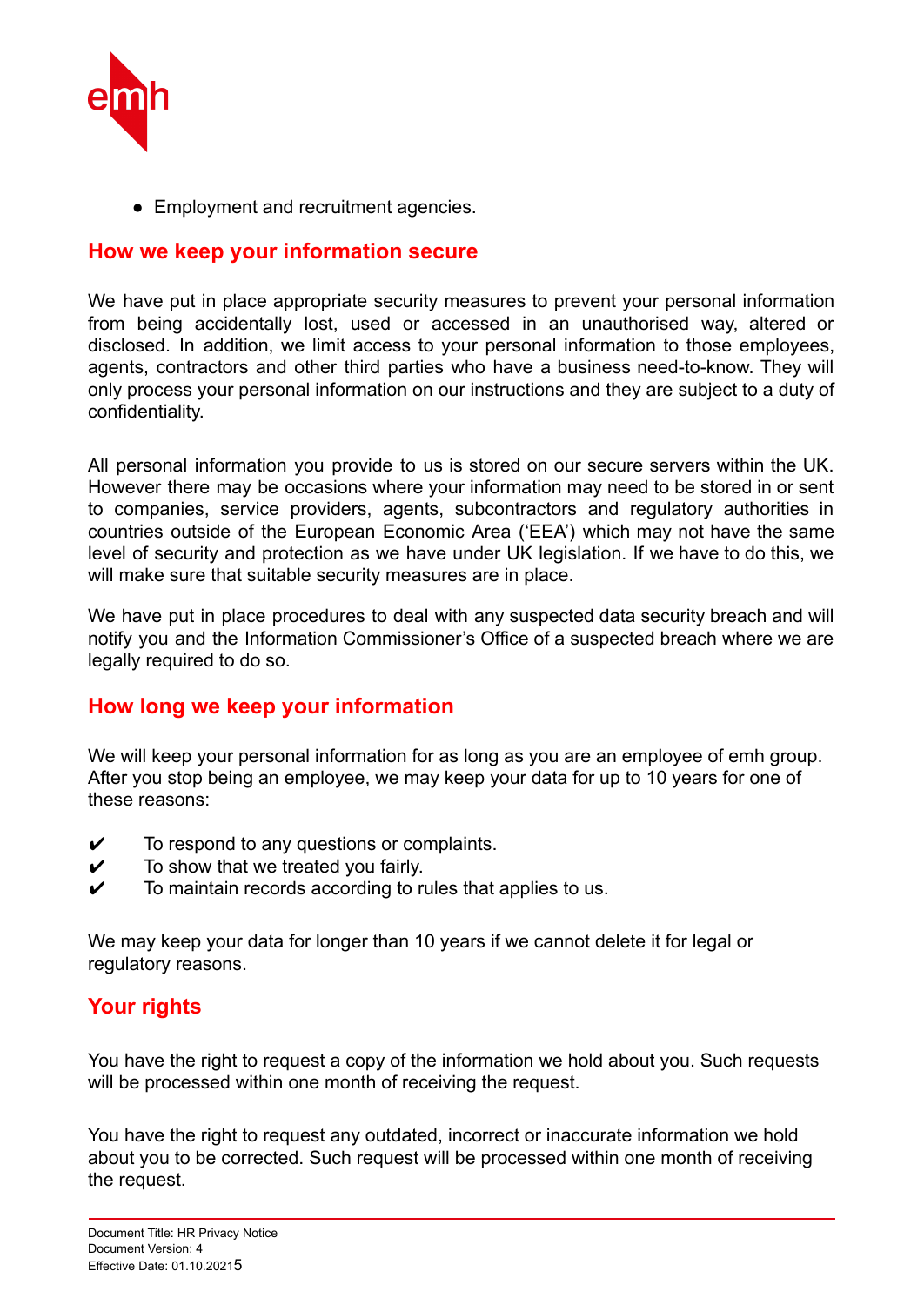

In certain circumstances you may also have the right to object to our use of your personal information, object to certain decisions being taken by automated means, have your information deleted, and have your information transmitted electronically to another organisation. You may also claim compensation for damages caused by a breach of the GDPR.

You can expect that we will only share relevant, up to date information when we are legally or contractually required to. We will ensure your information is secure and will let you know if your information is ever compromised. Where we have requested consent to share your information, this consent can be revoked at anytime by contacting the HR Department.

You have the right to lodge a complaint to the Information Commissioners' Office if you believe that we have not complied with the requirements of the General Data Protection Regulation (GDPR).

If you want to exercise any of these rights, please contact us using the details in the (**Where to Get Help)** section below.

### **Where to get help**

Please contact us if you have any questions about our privacy policy or the information we hold about you. You can do so via one of the contact details below;

- Email dataprotection@emh.co.uk
- Post Governance & Assurance, Memorial House, Stenson Road, Coalville, Leicestershire, LE67 4JP.
- Telephone 01530276000

We have appointed a Data Protection Advisor to oversee our compliance with this privacy policy. Our Data Protection Advisor is Hannah Adams. If you have any questions about this privacy policy or how we handle your personal information, please contact our Data Protection Advisor using the details above.

We have also appointed a Data Protection Officer who is registered with the Information Commissioner's Office. Our Data Protection Officer is Lucie Westbury, Head of Governance and Assurance. Please contact our Data Protection Officer using the details above.

Alternatively if you think our collection or use of personal information is unfair, misleading or inappropriate or if you have concerns about the security of your personal information, you also have the right to make a complaint to the Information Commissioner's Office. You can contact the Information Commissioner's Office at the following address: